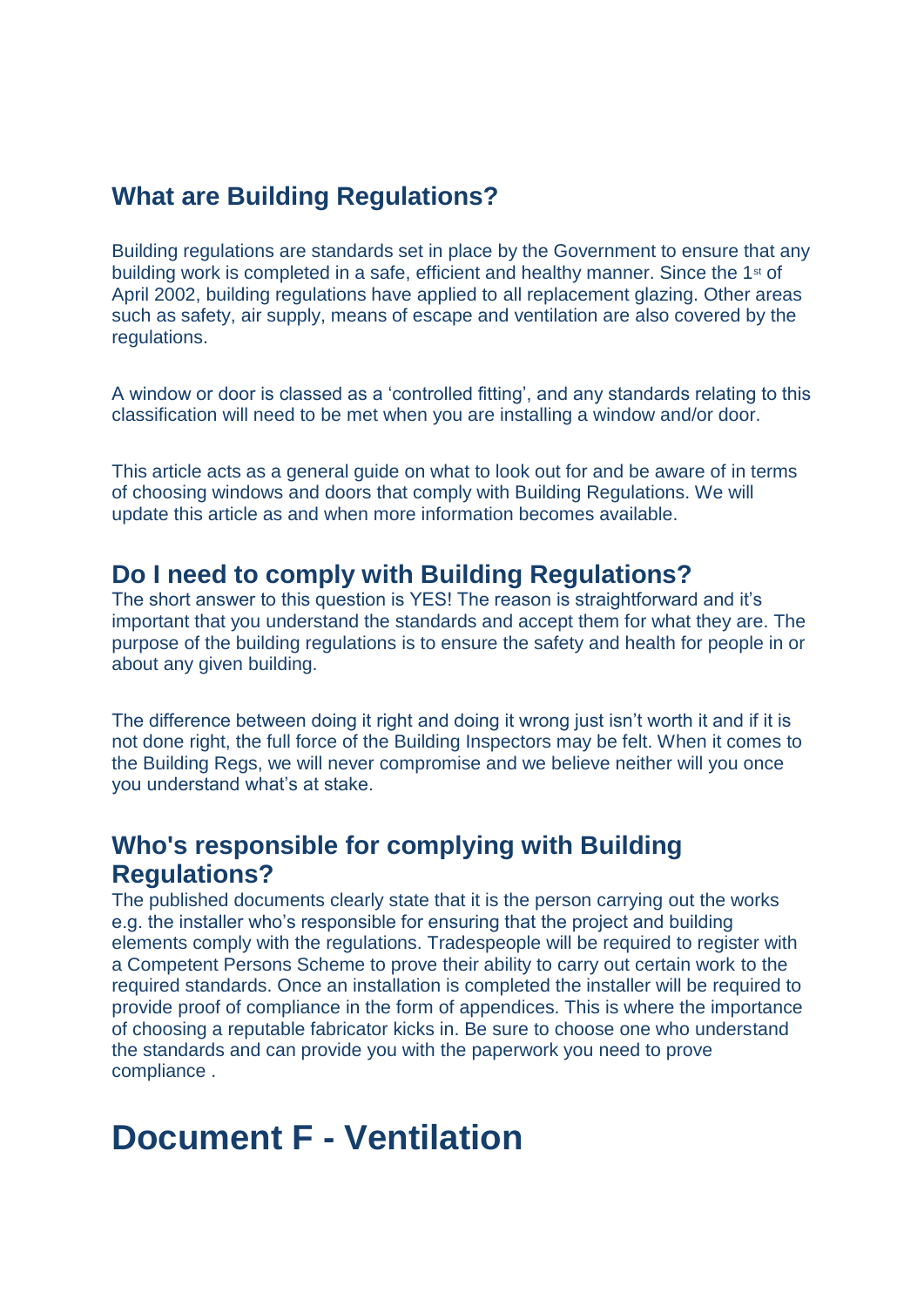### **Valid From: 15th June 2022**

Document F covers means of background ventilation, which essentially refers to the requirements of trickle vents. Airflow is very important as it'll improve the overall condition of the dwelling and wellbeing of the people living there. The type and extent of ventilation will depend on the use and size of the room. Vents are the most contentious part of any detail on a window. They are hugely important because they remove stale air and reduce condensation and help to prevent mould. They also allow ventilation whilst the windows are locked, and security is a key requirement of most homeowners.

# **2022 Changes to Document F**

- Replacement windows that contain background ventilation must include at least the equivalent ventilation.
- Where windows do not contain background ventilation, or the rate of ventilation is unknown, then the replacement windows must contain the following;
	- $\circ$  Habitable rooms and kitchens min. 8000mm2 equivalent area (EQA) or 10,000mm2 equivalent area (EQA) in single story dwellings.
	- $\circ$  Bathrooms (with or without a toilet) min. 4000mm2 equivalent area (EQA).
- If the dwelling will have continuous mechanical extract ventilation, then a minimum of 4000mm2 EQA of background ventilation should be installed in each habitable room.

#### **Challenges**

- It's a dramatic change! 5000mm2 EQA has been the norm for years and fabricators will have to work hard to come up with a vent that can achieve 8000mm2 EQA. Rest assured that Quickslide is ahead of the game!
- Challenges to the supply chain with increase in demand for vents.
- Increase in cost for manufacturers and potential increase in energy usage to heat the cooler air for homeowners.
- Our industry will need to work together to overcome the negative customer perception of vents.

# **Our Advice**

- Ensure your supplier has a compliant trickle vent solution lined up. The changes to Document F sit at the top of the toughest changes to the Building Regulations 2022 and to some suppliers the change will have come as a surprise and may therefore not be ready in time to supply a fit for purpose product.
- Start to educate your customers now and raise awareness of the new regulations. Get into good habits and if you're asked by customers to change the specification of their windows and doors, perhaps because they are trying to shave a bit off the cost, or because they've decided that they don't like the